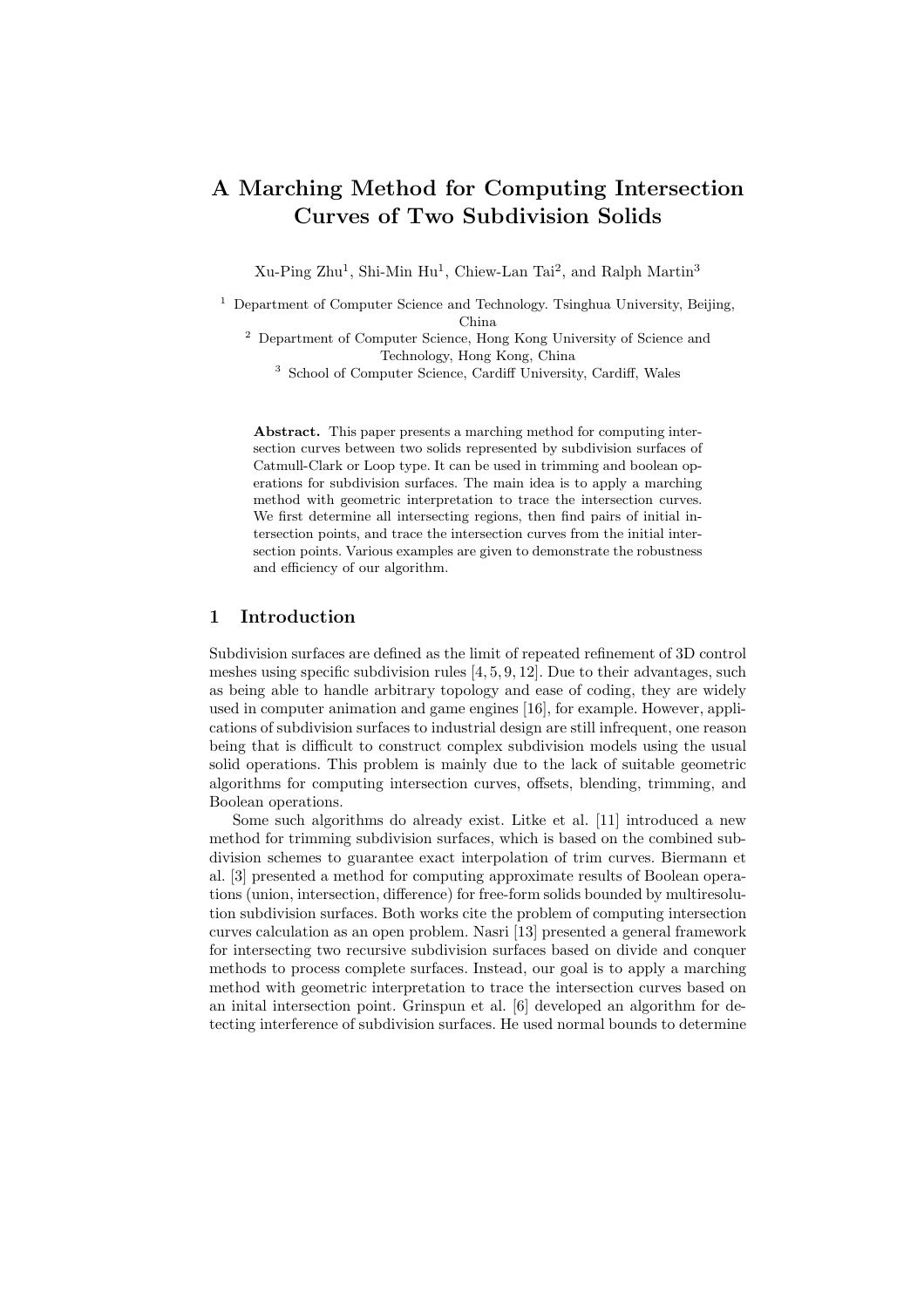whether a surface interferes with itself or other surfaces. In this paper, we focus on computing all intersection curves between two subdivision surfaces.

Computing intersection curves for parametric and implicit surfaces has been extensively investigated [1, 2, 7, 10]. However, for subdivision surfaces, there are two main difficulties: analytical representation and parameterization. A breakthrough was made by Stam [15, 16], who described an approach for evaluating subdivision surfaces at arbitrary parameter values in the cases of both Catmull-Clark [4] and Loop [12] schemes. Building on the results of his work, we show how traditional algorithms for parametric surfaces can now be applied to subdivision surfaces. The main contribution of this paper is to extend the moving affine frame (MAF) marching method [8] to subdivision surfaces. In addition, we present a complete method to trace all intersection curves. Our approach has many applications, to trimming and Boolean operations, for example.

An example using our approach is shown in Figure 1 of the intersection between a Loop sphere and a Catmull-Clark torus. On the left, the two intersection curves are shown together with the given initial control meshes. The result plus both limit surfaces is shown in the centre middle, and the right hand figure gives pre-images of both curves.



Fig. 1. Intersection curves.

The rest of the paper is organized as follows. Section 2 gives a brief review of parameterization of subdivision surfaces. In Section 3, we review the MAF marching method for tracing intersection curves for parametric surfaces, and extend it to subdivision surfaces. Section 4 presents an algorithm for calculating all intersection curves of subdivision surfaces. Section 5 shows various results and conclusions are given in Section 6.

# 2 Local Parameterization of Subdivision Surfaces

A subdivision surface is defined by an initial control mesh and a set of subdivision rules. As the control mesh is successively refined according to the rules, a sequence of meshes with an increasing numbers of faces is obtained. In the limit, a smooth surface is obtained (Figure 2). Intuitively, the initial control mesh can be considered the domain of the limit surface; each initial face of the control mesh is mapped to a patch on the limit surface. We call these faces the *domain* faces and denote the map as:  $(i, u, v) \rightarrow (x, y, z)$  where i indexes the domain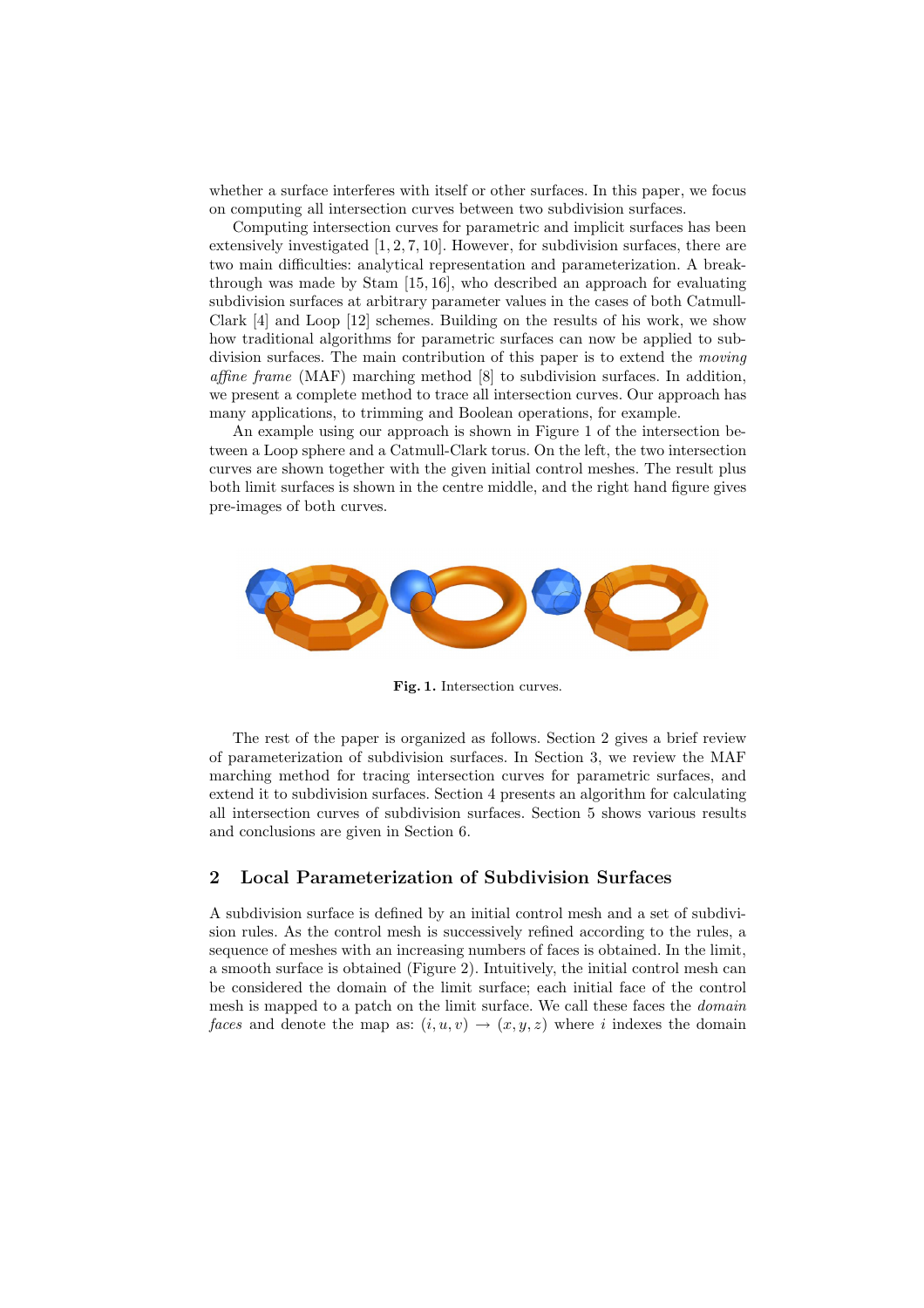

Fig. 2. Mapping a domain face to its corresponding patch. The extraordinary vertex (blue) has parameter (0,0) in all three surrounding extraordinary domain faces.

faces,  $u, v \in (0, 1)$  are parameter values on the *i*-th domain face, and  $(x, y, z)$ are 3D coordinates of the corresponding limit point on the surface. As in Stams work, we make two assumptions

- The initial control mesh has already been subdivided once so that each domain face of the control mesh contains at most one extraordinary vertex. For a quadrilateral (or triangular) mesh, a vertex having a valence not equal to four (or six, respectively) is called an extraordinary vertex. A domain face with an extraordinary vertex is called an extraordinary domain face. For example, the blue extraordinary vertex in Figure 2 belongs to three extraordinary domain faces.
- The parameterization is organized so that each extraordinary vertex has parameters (0, 0) in all the extraordinary domain faces containing it.

# 3 Tracing a Branch of an Intersection Curve

## 3.1 MAF Marching Method for Parametric Surfaces

We first introduce the *moving affine frame* marching method [8] for parametric surfaces. Assume we are given two parametric surfaces  $r_1$  and  $r_2$ , and an initial intersection point M. Let  $(u_i, v_i)$ ,  $i = 1, 2$  be the parameter values of M on each of the two surfaces. The goal is to step along the intersection curve and find the next intersection point. The MAF method gives a stepping size for finding the next intersection point. Let the desired stepping distance be  $\delta$ . The stepping direction is along the tangent vector to the intersection curve, which is given by  $\mathbf{T} = \mathbf{N}_1 \times \mathbf{N}_2$ , where  $\mathbf{N}_i$  is the normal vector of  $\mathbf{r}_i$  at  $\mathbf{M}_i$ , i.e.  $\mathbf{N}_i = \frac{\partial \mathbf{r}_i}{\partial u_i} \times \frac{\partial \mathbf{r}_i}{\partial v_i}$ ,  $i = 1, 2$ . Thus, the target point is  $\mathbf{H} = \mathbf{M} + \delta \mathbf{T}$ . Since H lies on the tangent planes of both surfaces, which are defined by the affine frames  $\{M; \partial \mathbf{r}_i/\partial u_i \partial \mathbf{r}_i/\partial v_i\}$ ,  $i = 1, 2$ , the vector  $H - M$  can be written as:

$$
\mathbf{H} - \mathbf{M} = \delta \mathbf{T} = (\partial \mathbf{r}_i / \partial u_i) \Delta u_i + (\partial \mathbf{r}_i / \partial v_i) \Delta v_i, \quad i = 1, 2 \tag{1}
$$

Thus, the parameter increments,  $\Delta u_i, \Delta v_i$ , can be calculated as using the following triple products:

$$
\Delta u_i = [\mathbf{H} - \mathbf{M}, \partial \mathbf{r}_i / \partial v_i, \mathbf{N}_i] / [\partial \mathbf{r}_i / \partial u_i, \partial \mathbf{r}_i / \partial v_i, \mathbf{N}_i]
$$
  
\n
$$
\Delta v_i = [\mathbf{H} - \mathbf{M}, \partial \mathbf{r}_i / \partial u_i, \mathbf{N}_i] / [\partial \mathbf{r}_i / \partial v_i, \partial \mathbf{r}_i / \partial u_i, \mathbf{N}_i]
$$
\n(2)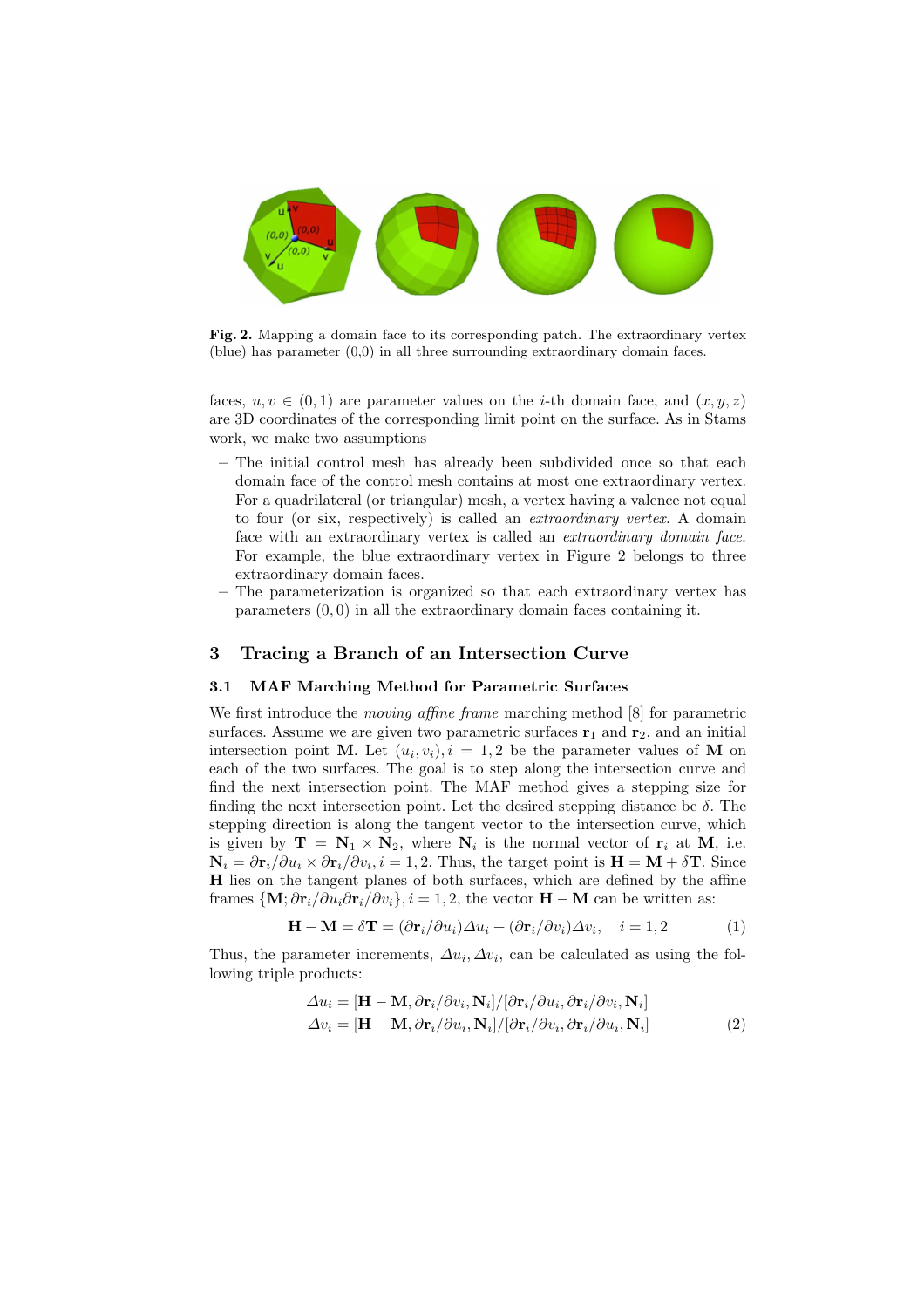With these increments, two new points can be computed as  $\mathbf{P}_i = \mathbf{r}_i(u_i + \Delta u_i, v_i + \Delta u_i)$  $\Delta v_i$ ,  $i = 1, 2$ . This procedure of computing  $P_i$  from a target point **H** is called a sphere transformation.

If  $P_1$  and  $P_2$  are sufficiently close, i.e.  $||P_1P_2|| < \epsilon$ , the MAF algorithm outputs  $(\mathbf{P}_1+\mathbf{P}_2)/2$  as the next intersection point. Otherwise, it performs a midpoint transformation on  $P_i$  as follows. Let  $\pi_i$  be the tangent plane of  $r_i$  at  $P_i$ . If  $\pi_i$ ,  $i = 1, 2$  are not parallel, they must intersect in a line l. We project each  $P_i$ to the line l to get new points  $\mathbf{R}_i$ , and compute the mid-point  $\mathbf{S} = (\mathbf{R}_1 + \mathbf{R}_2)/2$ .

By applying a sphere transformation to S, we obtain two new points  $P_i$  and repeat the above process of testing  $||\mathbf{P}_1\mathbf{P}_2|| < \epsilon$  and, if again failing the test, performing the mid-point transformation, until  $||\mathbf{P}_1\mathbf{P}_2|| < \epsilon$ .

By repeatedly finding the next intersection point from a given intersection point, we can trace an entire intersection curve. But when should we stop tracing? If the initial surfaces are closed, their intersection curves are also closed. Hence, we use the distance between the current intersection point and the starting point to decide when to stop tracing. If the distance is decreasing and is less than a threshold, such as  $2\delta$ , we replace the stepping size  $\delta$  by a smaller one. If the distance continues to decrease and fall below a smaller threshold, we shorten the stepping size once again and terminate tracing if the distance is less than a prescribed tolerance  $\epsilon$ . If the initial curves are open, tracing terminates either on forming an intersection loop as above, or when reaching the boundary of either surface. In the latter case we again are using a decreasing step size near the boundary.

#### 3.2 Extending the MAF Method to Subdivision Surfaces

The MAF method is an efficient iterative method with the benefit of a clear geometric interpretation; furthermore it is easy to implement, and it only requires evaluation of points and first-order derivatives. In order to extend the MAF method to subdivision surfaces, we need to resolve two issues:

- How to evaluate the surface and its first-order derivatives efficiently.
- How to find parameter values when updates move outside a domain face, given that we have a local piecewise parameterisation.

The first problem has already been solved by Stam, who has presented an efficient method to evaluate Catmull-Clark and Loop surfaces and all their derivatives at arbitrary parameter values [15, 16]. Hence, we just consider the second problem.

We deal with the quadrilateral mesh case first; we will then look at the triangular mesh case. Assume that the current parameter is  $(i, u, v)$ . The sphere transformation step computes parameter increments,  $\Delta u, \Delta v$ , according to a target point H. The new parameter values are then computed as  $u = u + \Delta u$ .  $v = v + \Delta v$ . If  $u \notin [0, 1]$  or  $v \notin [0, 1]$ , the parameter will move out of the current domain face into an adjacent domain face. Hence, we must replace the computed parameter  $(i, u, v)$  by some  $(j, u', v')$ , where j is the index of the target domain face and  $(u', v')$  are the new parameter values in that domain face.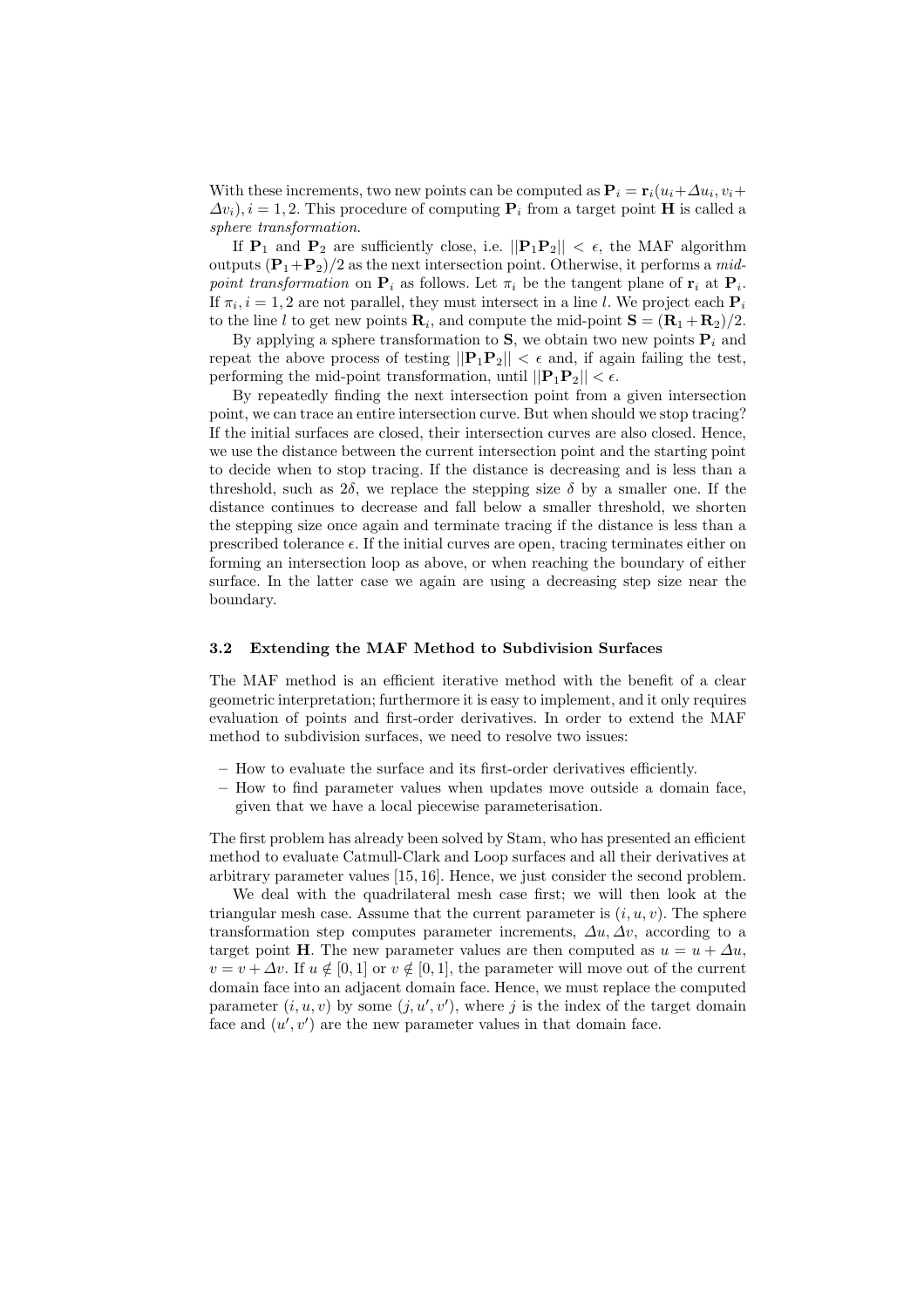

Fig. 3. Identifying parameter values when moving out of the current domain face (quadrilateral case): (a) regular domain face; (b) extraordinary domain face.

If the current domain face is not extraordinary, the target domain face must be one of the eight domain faces around it as depicted in Figure 3a. It is trivial to find the target domain face from  $u$  and  $v$ , and to calculate the new parameter values  $(u', v')$  according to the u and v directions in that domain face.

If the current domain face is extraordinary, we know that it has only one extraordinary vertex, denoted **P**. By assumption, **P** has parameter  $(0, 0)$  in all extraordinary domain faces containing it. Since the other three vertices of the current domain face are all regular, if  $u > 0$  or  $v > 0$ , we can always find a target domain face according to the  $u$  and  $v$  directions as we do above for the regular case. If  $u < 0$  and  $v < 0$ , the target domain face must be one of the other extraordinary domain faces containing  $P$  (red faces in Figure 3b). We need to determine to which in which candidate domain face the parameter values lie, and compute the new parameter values  $(u', v')$  in that face. Since  $u, v < 0$  and **P** has parameter  $(0,0)$  in all domain faces containing it, we can calculate the distance between  $(u, v)$  and P in parametric space,  $d = \sqrt{u^2 + v^2}$ . We estimate the new parameter values by  $u' = v' = \sqrt{d^2/2}$  and evaluate the corresponding points at  $(u', v')$  for all the candidate domain faces. Finally, we select that point nearest to the target point H and let its parameter values and domain face determine the new parameter values  $(j, u', v')$ .

Next, we consider the case of triangular mesh. Assume that the current parameter is  $(i, v, w)$ , and that for symmetry we add an auxiliary parameter  $u = 1 - v - w$ . In the sphere transformation step, we obtain the parameter increments as before,  $\Delta v, \Delta w$ , and compute the new parameter values as  $v = v + \Delta v, w = w + \Delta w$ . If  $v \notin [0, 1]$  or  $w \notin [0, 1]$  or  $u \notin [0, 1]$ , the parametric point lies in an adjacent domain face, and we must find new parameters  $(j, v', w')$ as before. The target domain face is one of the domain faces in the 1-ring surrounding the current domain face, i.e. those which share at least one vertex with the current domain face (see Figure 4a). Thus, if  $u < -1$  (i.e.  $v + w > 2$ ), we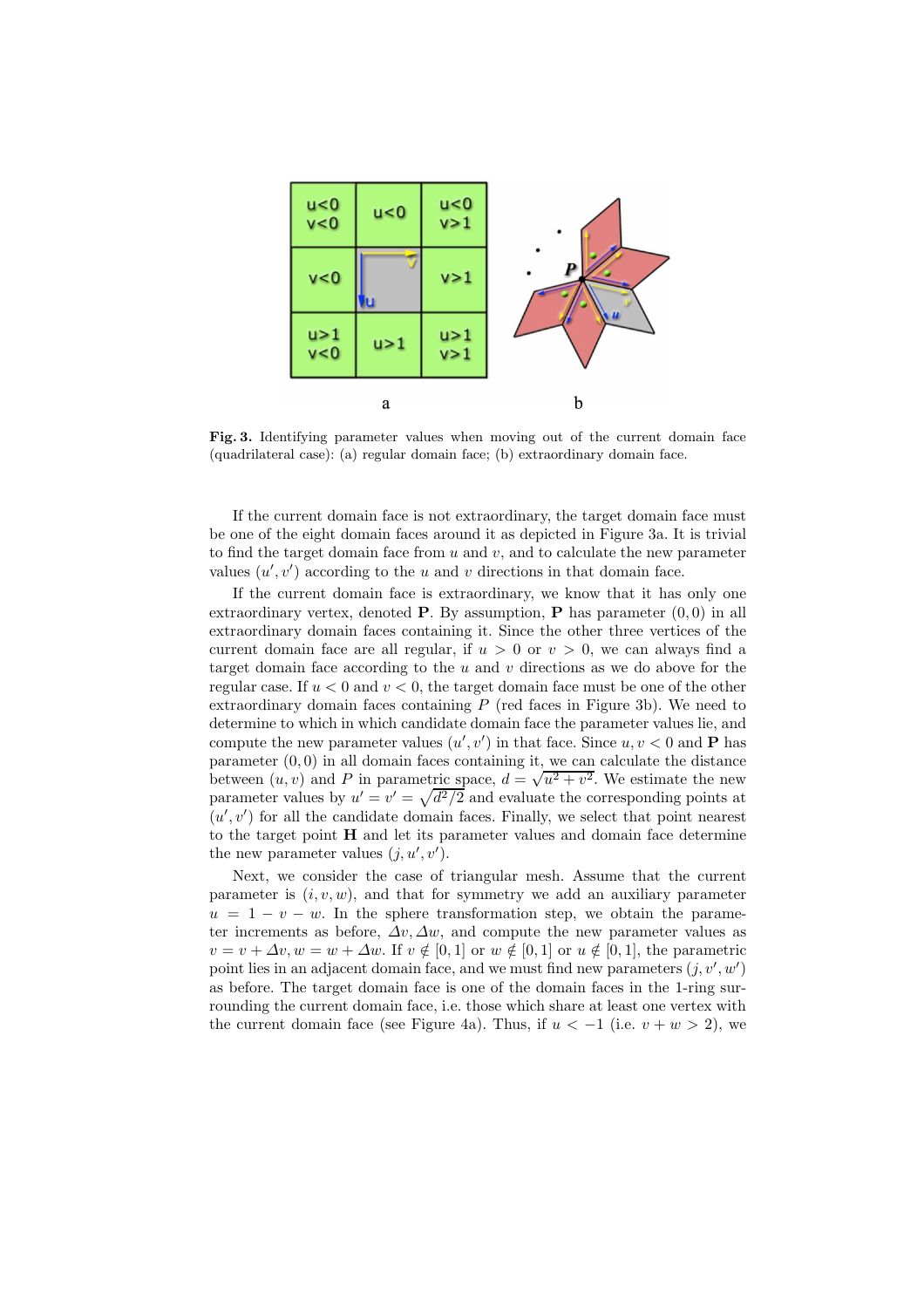

Fig. 4. Identifying parameter values when moving out of the current domain face (triangular case): (a) regular domain face; (b) extraordinary domain face.

recalculate the values  $(v, w)$  using  $v = 2v/(v + w)$ ,  $w = 2w/(v + w)$ , and if  $u > 2$ (i.e.  $v + w > -1$ ), we calculate  $v = v/|v + w|$ ,  $w = w/|v + w|$ , so that in each case  $-1 \le u \le 2$ . Let **P** be the parametric point  $(0,0)$  in the current domain face. Regardless of whether  $P$  is regular or extraordinary, the other two vertices of the current domain face, Q and R, are both regular. Hence, if  $-1 \le u \le 1$ , we can easily find the target domain face from  $u, v$  and  $w$  (see Figure 4a) and calculate the new parameter  $(j, v', w')$  using the v and w directions in that domain face. For example, if  $-1 < u < 0$  and  $0 < v, w < 1$ , the target domain face is the triangle **QSR**. If  $1 < u < 2$ , we must consider whether **P** is a regular or extraordinary vertex. If  $P$  is a regular vertex, we can still find the target domain face easily and calculate the new parameter values. If  $P$  is extraordinary (see Figure 4b), since  $v, w < 0$  and **P** has parameter  $(0, 0)$  in all domain faces containing it, we can calculate the distance between  $(v, w)$  and **P** in parametric space,  $d = \sqrt{\min(1, v^2 + w^2)}$ . Next, we compute  $v' = w' = \sqrt{d^2/2}$  and evaluate the surface points corresponding to  $(v', w')$  for all candidate domain faces. Finally, we select the point nearest to the target point H and use it to give the new parameter values  $(j, v', w')$ .

# 4 Surface-Surface Intersection Algorithm

As mentioned in Section 2, each patch in the limit surface corresponds to a domain face in the initial mesh. If  $X$  denotes the set of all patches for a given subdivision surface, its union gives the limit surface. When a domain face is subdivided into four sub-faces (using Catmull-Clark or Loop subdivision), the corresponding patch is also split into four sub-patches (see Figure 5). Henceforth, we refer to the elements of X as  $sub-patches$  (Figure 5, middle row), each having a corresponding sub-face as its domain face (Figure 5, top row), and having a parametric domain that is a subset of its parents parametric domain (Figure 5, bottom row). Additionally, when a face is subdivided locally, in order to be able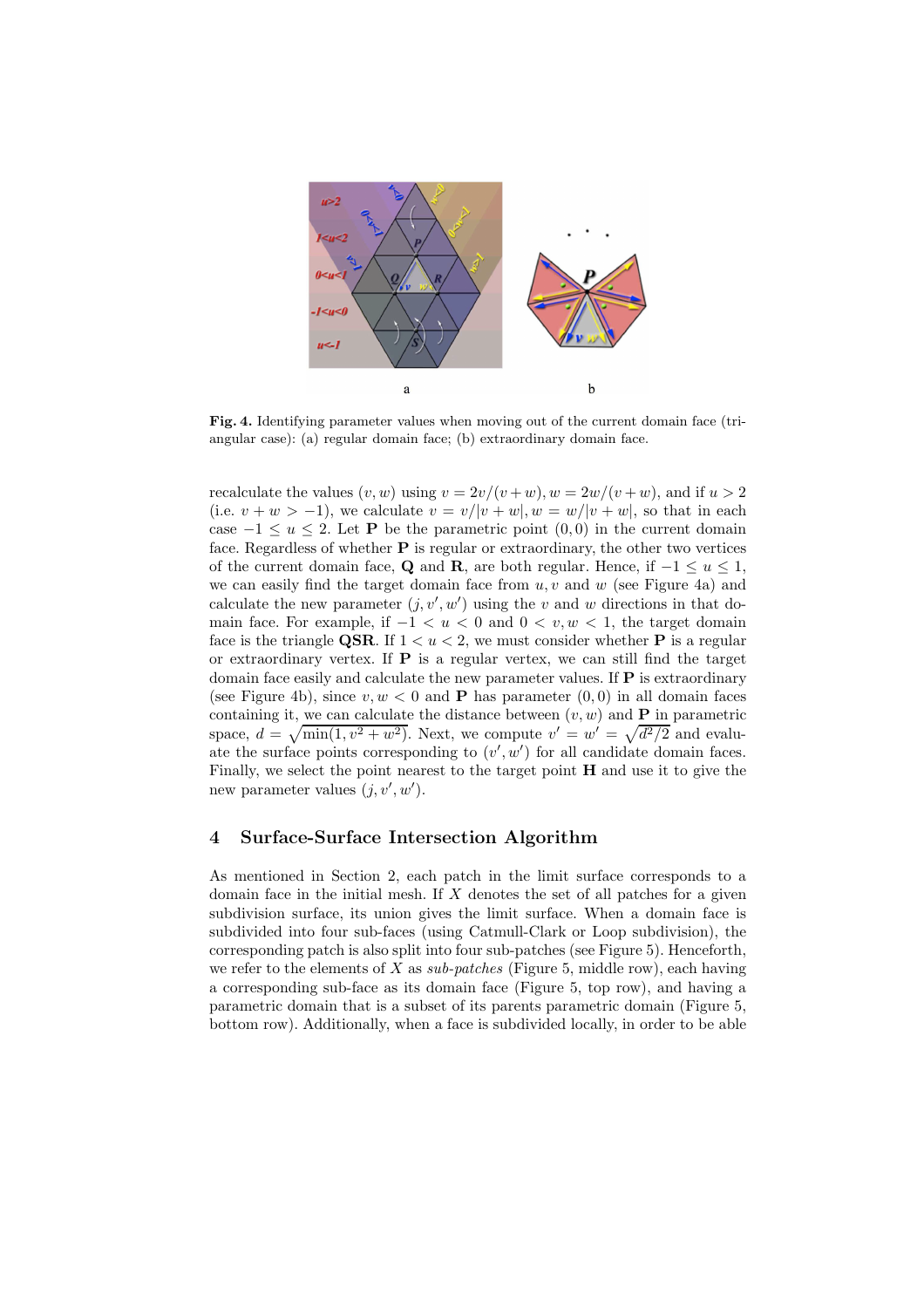

Fig. 5. Subdividing a domain face locally (top row), and splitting its sub-patches accordingly (middle row). The bottom row shows the domains of the sub-patches.

to continue subdividing its four sub-faces, all the neighbouring faces that share at least a common vertex with those sub-faces (the green faces in the top middle and right of Figure 5) should be computed too.

#### 4.1 Algorithm Overview

We now consider the overall algorithm. It finds starting points for tracing, and then march along the intersection from those starting points.

There are three main steps to this process; in the below, by interfering, we mean potentially but not necessarily intersecting:

- Split interfering sub-patches until they are approximately flat, and record all interfering sub-patch pairs.
- Find all pairs of intersecting sub-patches from the interfering pairs, and find an intersection point for each pair.
- Trace all intersection curves from these initial intersection points.

## 4.2 Convex Hull and Flatness Condition

From the subdivision rules, it can be shown that both Catmull-Clark and Loop surfaces possess the convex hull property, which means that each sub-patch is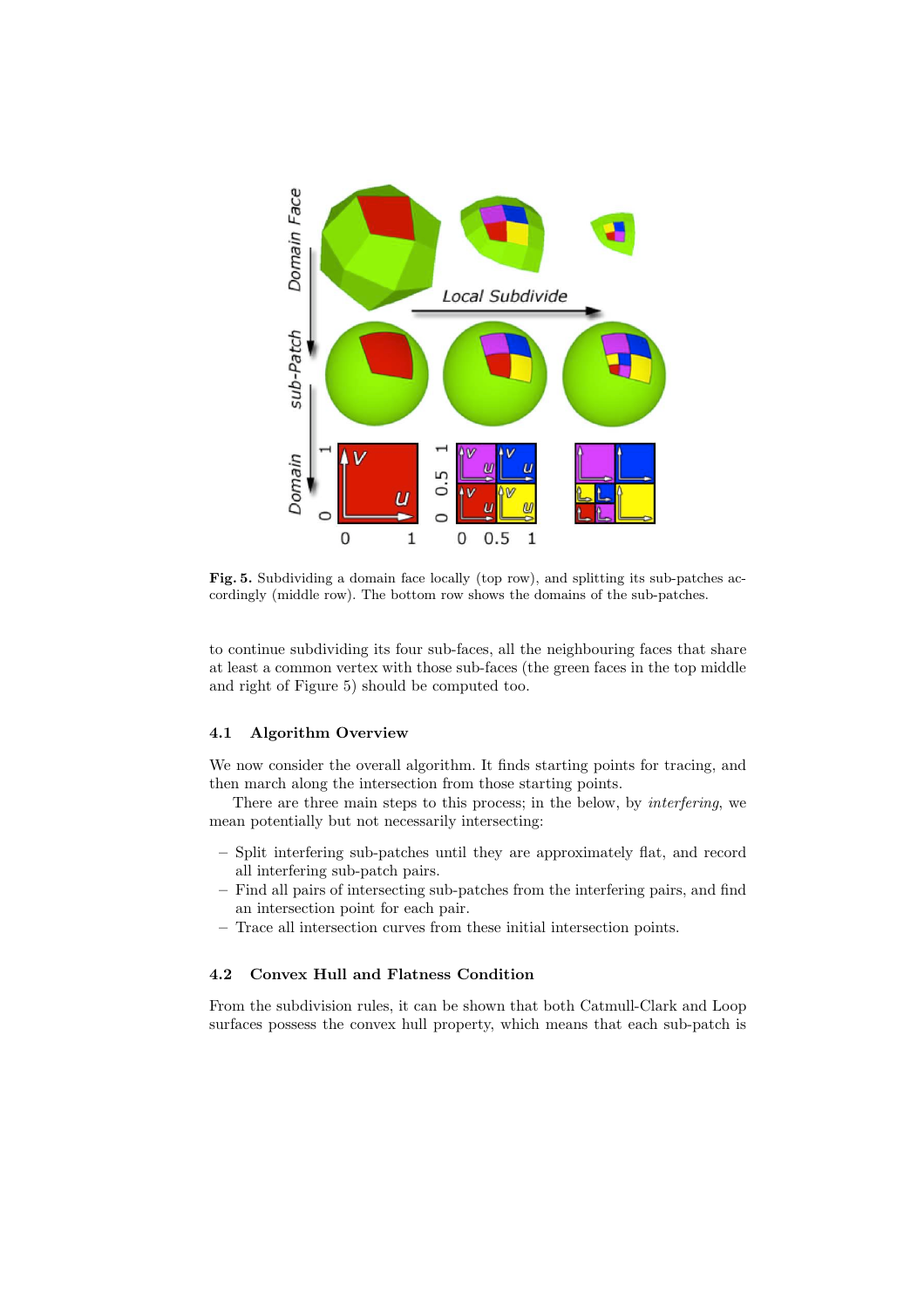within the convex hull of its control vertices. A sub-patch has  $2N + 8$  control vertices for a quadrilateral mesh and  $N + 6$  control vertices in the case of a triangular mesh, where  $N$  is the valence of a regular vertex or, if present, of the only extraordinary vertex in the domain face. For simplicity, we use an axis-aligned bounding box (AABB) of the convex hull of each sub-patch as its bounding volume. This is used to detect interference between two sub-patches. If two bounding volumes intersect, we split both sub-patches by subdividing their domain faces, until all sub-patches are considered flat. To measure the flatness of a sub-patch S, we use the variable  $f = 1 - \min(\mathbf{N}_0 \cdot \mathbf{N}_i)$ , where  $\mathbf{N}_0$  is the unit normal of Ss domain face and  $N_i$  is the unit normal of each of the neighbouring 1-ring faces of Ss domain face. (We estimate the normal of a quadrilateral face as the cross product of the two vectors connecting opposite vertices.) When the flatness f is less than a threshold  $T_f$ , the sub-patch is considered to be flat. Additionally, if Ss domain face is quadrilateral, we must first ensure that the domain face is approximately planar by checking if  $N_a \cdot N_b < T_f$ , where  $N_a$  and  $N_b$  are the normals of the two triangles comprisong domain face. If the domain face is not planar, we consider the sub-patch not to be flat.

When a sub-patch is sufficiently flat, we take the average parameter values for its parametric domain and evaluate the limit point  $P_a$  at the average parameter. Instead of the original bounding volume, we then use the AABB of the convex hull formed by  $P_a$  and all the corner points of the sub-patch. We also evaluate the limit normal vector  $N_a$  at  $P_a$ , to be used as the normal of that sub-patch while finding an actual intersection point, as described in Section 4.3.

By detecting interference and splitting sub-patches, all interfering flat subpatches are found, as illustrated in Figure 6. This example shows intersection between a cube and a cone. In this case, all interfering sub-patches are flat within tolerance after three levels of subdivision (see Figure 6 from left to right). The top row shows the domain faces of all flat sub-patches, and the bottom row shows the domain faces of all interfering sub-patches.

During this step, for each sub-patch on one surface, we record all the interfering sub-patches from the other surface. Thus, we obtain all pairs of interfering sub-patches. Most of these pairs of interfering sub-patches, however, do not truly intersect. In the next section, we identify those pairs that truly intersect and find an initial intersection point for each pair.

## 4.3 Intersection Between Two Sub-patches

If the flatness threshold  $T_f$  is sufficiently small, we can approximate all subpatches by polygons and find all intersecting polygon pairs. However, using a small  $T_f$  is undesirable, as it leads to more levels of subdivision, incurring considerable cost. Hence, we prefer a patch-patch intersection method.

Inspired by the MAF method, given two sub-patches, we use the average parameters of their respective domains as their initial parameters and iterate the mid-point transformation and sphere transformation to search for an intersection point in their respective domains. If we find an intersection point within a prescribed number of iterations,  $n$ , we say that the sub-patch pair intersect.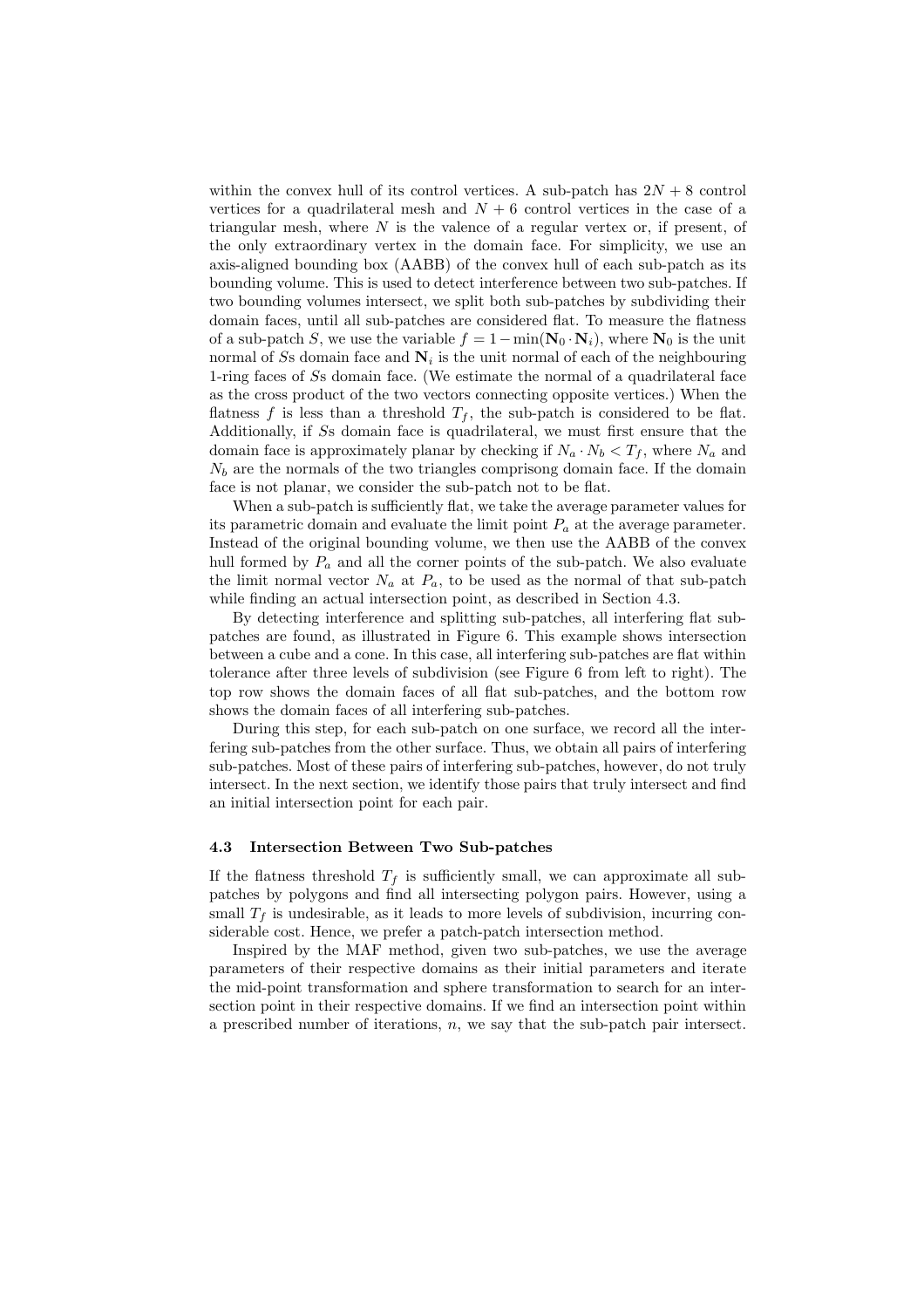

Fig. 6. Flat sub-patches during intersection between a cube and a cone.

Their intersection point and the sub-patch pair are then added to a set of candidate intersecting pairs. If no intersection point is found after  $n$  iterations, it is still possible that the two sub-patches intersect. Such tricky cases are illustrated in Figure 7 for the simpler problem of curve-curve intersection in the plane:



Fig. 7. Two cases which miss the intersection point when doing midpoint transformation.

if we perform mid-point transformation on the two initial points (blue), both cases will search for the intersection point in the wrong direction and miss the intersection point in the domain of each curve.

To avoid such cases, it would suffice to ensure that for any point of the first curve, it is impossible to find a point in the second curve with parallel normal vector. But for surfaces, the above condition cannot eliminate such cases. Since our purpose is to approximately find initial intersection points for tracing, we simply try to avoid these cases by taking a hint from the following observation: in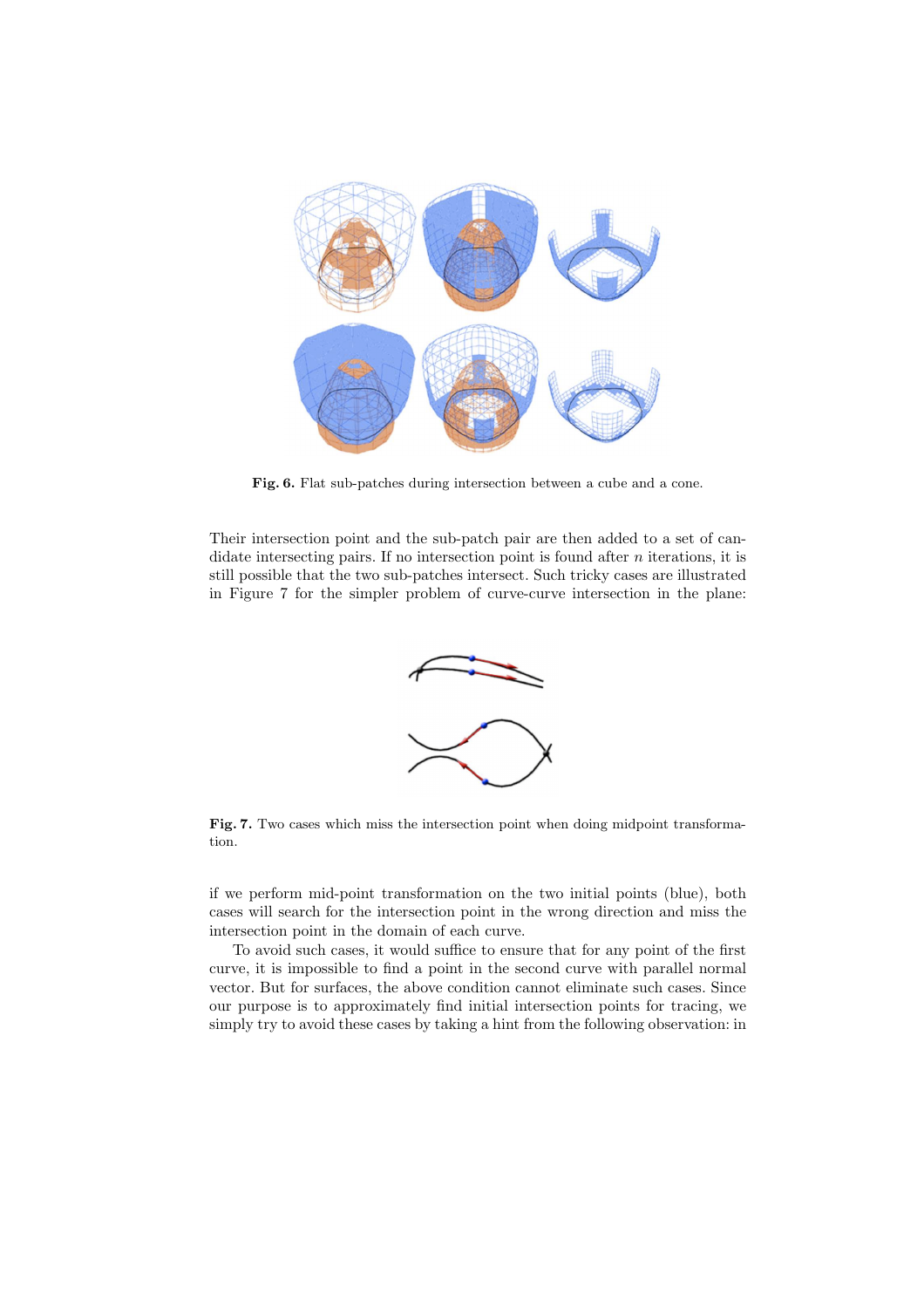practice, such cases usually appear when the normal vectors of two sub-patches are almost parallel. Thus, before checking whether two sub-patches intersect, we estimate if their normals,  $\mathbf{N}_{m_1}, \mathbf{N}_{m_2}$  (computed as in Section 4.2), are almost parallel as follows. Let  $m = 1 - |\mathbf{N}_{m_1} \cdot \mathbf{N}_{m_2}|$ . If  $m < f_1 + f_2$ , where  $f_1, f_2$  are the flatnesses of the two sub-patches, we say that  $N_{m_1}$  and  $N_{m_2}$  are approximately parallel. If so, we use a tighter bounding volume to more strictly decide interference as follows. Consider two sub-patches  $A$  and  $B$ . If they are flat, their corner points and two further points  $P_{m_A}, P_{m_B}$  would have been calculated as described in Section 4.2. We project all the corner points to the line l connecting  $P_{m_A}$  and  $P_{m_B}$ , and obtain two maximal intervals on l (shown in red in Figure 8). If the intervals do not overlap, then  $A$  and  $B$  do not intersect. Otherwise we split



Fig. 8. Interference detection between two sub-patches.

the sub-patch whose domain face has a lower subdivision level and recursively check if the resulting new pairs of sub-patches intersect. If both domain faces has reached the maximum subdivision level, since they are very close to each other and their normal vectors are almost parallel, we conclude that the two subdivision surfaces sharing a region. Perturbation schemes [14] may be used to resolve such degeneracies. For reasons of space, we do not consider this problem further here, and instead focus on presenting the efficient marching method.

We now have all the intersecting sub-patch pairs and an initial intersection point for each. Next, we trace all intersection curves.

# 4.4 Tracing

We now have all intersecting sub-patch pairs in the candidate set. For each pair, both sub-patches are flat and their normals are not parallel. Hence, we can reasonably assume that each intersecting sub-patch pair has only one intersection curve. Based on this assumption, we present the following tracing algorithm.

First, we randomly select an intersecting sub-patch pair from the candidate set and invoke the MAF procedure with the intersection point of the pair. When the algorithm marches to a new intersection point, it obtains a parameter for each of the two surfaces. For each parameter, we then find the sub-patch whose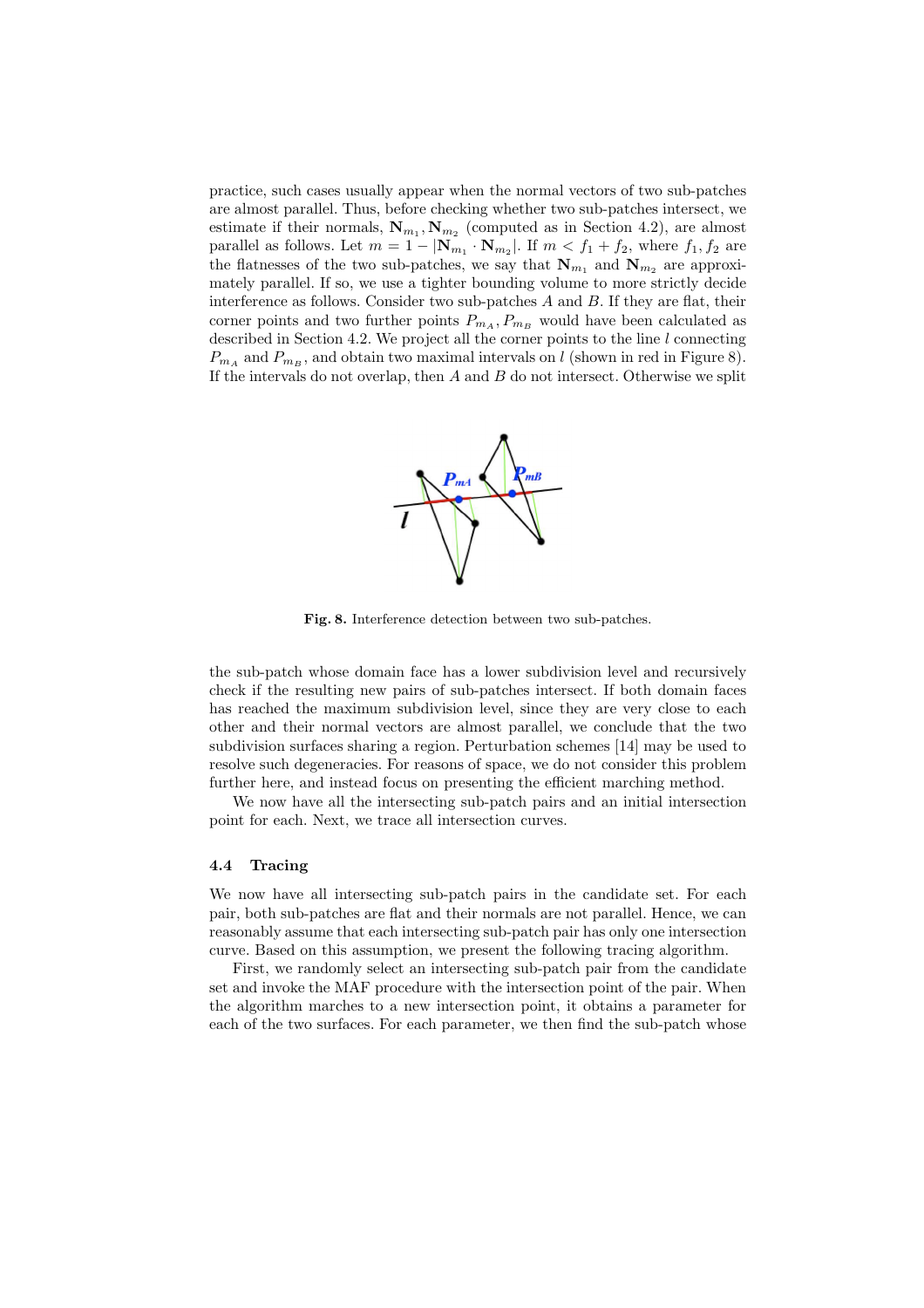domain contains that parameter. This new sub-patch pair should also appear in the candidate set. Since there is only one intersection curve for each sub-patch pair, we mark that new sub-patch pair with the index of the current intersection curve and remove it from the candidate set. After tracing a curve, all the subpatch pairs it has encountered by will have been marked, and thus will not be selected for initiating further curve tracing. If the step size is too large, the tracing curve may skip some pairs. However, tracing from these skipped pairs would result in a situation where most sub-patch pairs on the current curve already belong to another curve; the two curves obviously are identical and thus tracing is terminated. Starting points are selected from the candidate set and each time a corresponding intersection curve is traced. This is repeated until the candidate set is empty.

While we calculate all intersection curves between the two subdivision surfaces, we also record the parameter values of all the intersection points to obtain the pre-images of the intersection curves.

### 4.5 Parameter Settings

First, we consider the step size  $\delta$ . We would like  $|\delta u|$  and  $|\delta v|$  both to be lass than 1 in the sphere transformation step. To achieve this, we estimate the step size according to the scale of the two meshes and adaptively adjust it according to the domain face containing the current tracing point.

In the first step of our algorithm, a sub-patch is considered to be sufficiently flat when its flatness is less than a threshold:  $f < T_f$ . We find a choice of  $T_f = 0.1$ works well in practice. Usually, all sub-patches are found to be flat after two or three levels of subdivision, and for sub-patches with large curvature, six levels are sufficient. Hence, we conservatively set the maximum subdivision level to be 10. In the second step, if two sub-patches really intersect, in practice we always find an intersection point within three iterations; again to be safe, we set the number of iterations  $n = 5$ . Since most intersecting pairs do not actually intersect, the average number of iterations used is close to 5.

#### 4.6 Remarks

Since our method is an extension of a known marching method for parametric surfaces to subdivision surfaces, we can handle all special cases that it can also cope with for parametric surfaces. For the same reason, our method faces the same kinds of degeneracy problems as do traditional surface-surface intersection methods.

# 5 Results

We show some results of calculating intersection curves between subdivision solids using our algorithm. All the examples in Figure 9 were calculated within 10 seconds on a PC with 900 MHZ CPU. More complex examples are shown in Figure 10.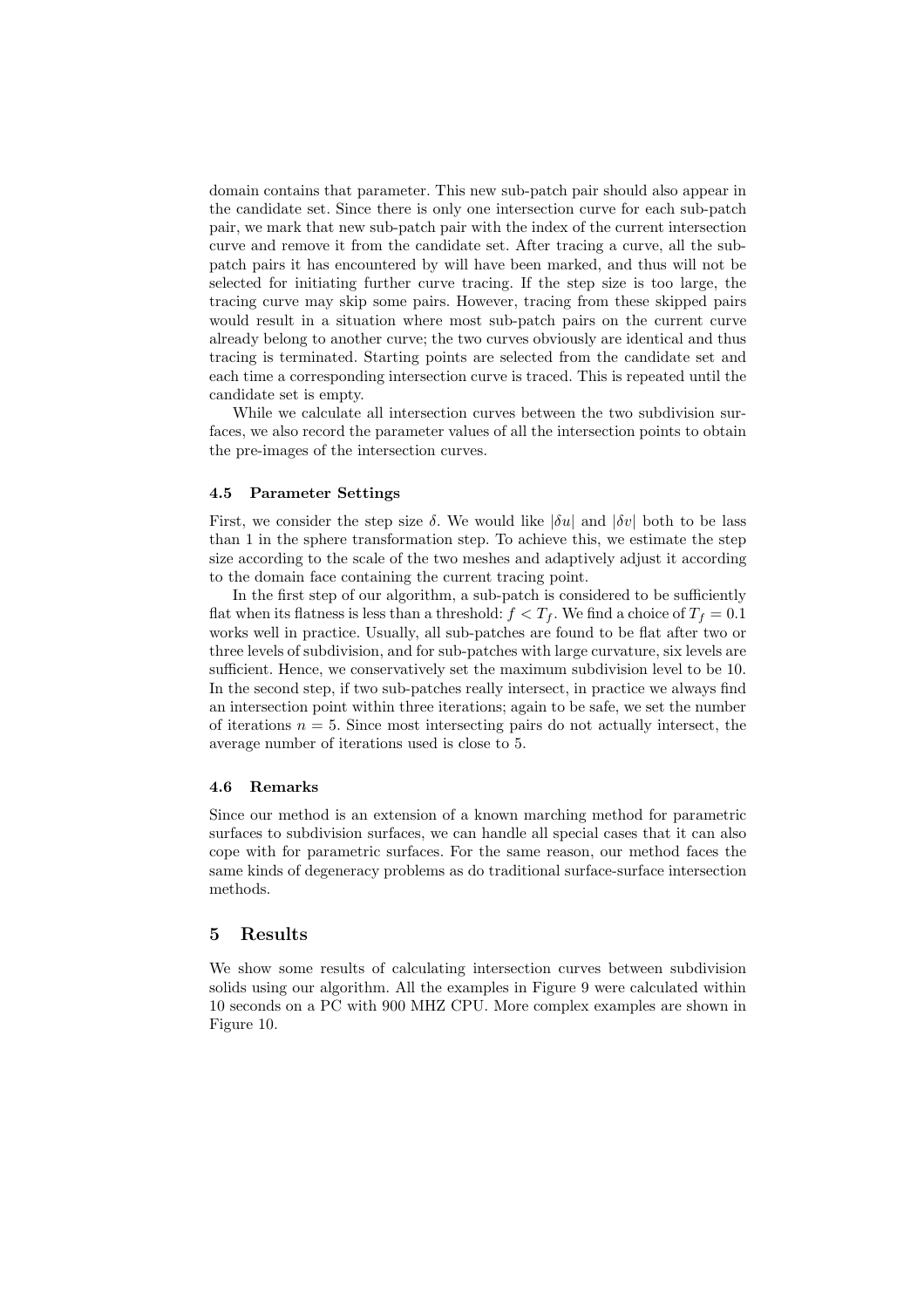

Fig. 9. Intersection curves between two subdivision solids.



Fig. 10. (a) Intersecting a Venus (Loop surface) and a torus (Catmull-Clark) surface; (b) intersecting two Venuses (Venus model courtesy of the NYU Media Research Lab).

# 6 Conclusions

In this paper we have presented an efficient method to calculate intersection curves between two subdivision solids. We continued earlier work and have made a contribution that will extend subdivision surfaces to new applications. Our ultimate intention is to construct complex models from simple primitives using solid modelling operations, and so future works will include:

– Designing more robust algorithms that can better handle degeneracies and numerical instabilities.